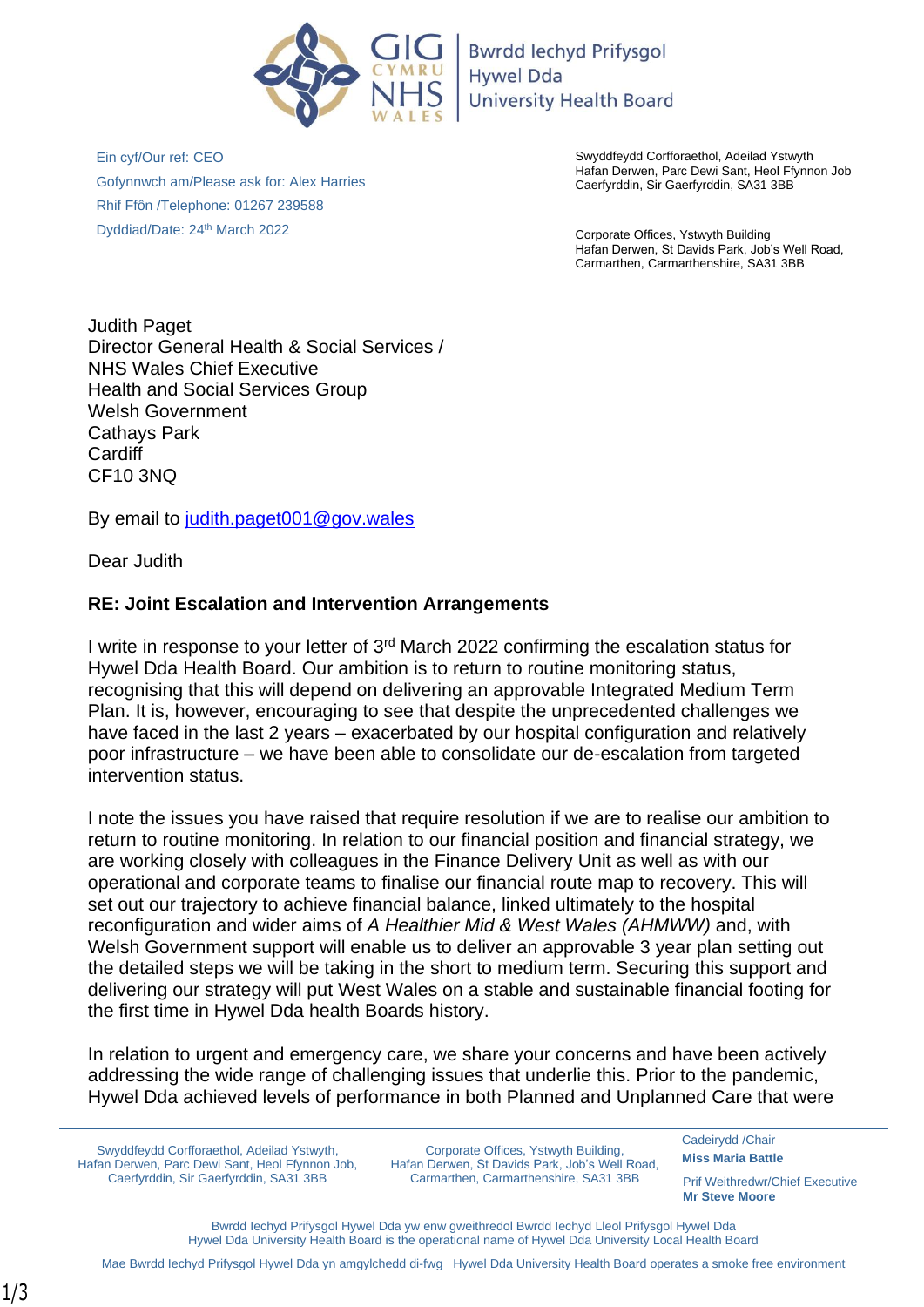amongst the best in Wales (although, I acknowledge in the case of emergency care, this still fell short of Welsh Government targets for waiting times). The pandemic has left us with a difficult legacy relating to the impact of lockdowns, staff exhaustion and demand backlogs which will take us time to address but this Health Board has had a strong track record in sustained waiting time performance and I am confident that we will return to this as we work through the consequences of the last two, unprecedented years.

On your final point, I recognise that as a Health Board we have some of the biggest challenges regarding workforce vacancies and rota gaps. Indeed, a recent analysis by the Workforce and OD Directors Peer Group showed that Hywel Dda Health Board has the highest overall vacancy rate of any health organisation running acute hospitals in Wales. There are a range of factors contributing to this and we are taking innovative, often ground breaking action to address them. We have one of the largest, most successful apprenticeship schemes (which continues to grow), are quickly developing our "team around the patient" model (learning from the very positive experiences of patients and staff in our Field Hospitals) and have the most developed workforce modelling tool in NHS Wales. This tool is now being adopted nationally and we are working closely with both the peer group and HEIW to offer our expertise in this area. Whilst our workforce challenges are largely not of our making, I am confident that these efforts, plus developments such as the Aberystwyth School of Nursing opening this year, will provide a clear workforce route map, linked to finances and our AHMWW Strategy to create a sustainable and stable NHS workforce for West Wales.

We continue to work closely with our regulators who, I am aware, form part of the decision making process that determines Health Board escalation levels in Wales. I believe their confidence in us continues to grow, with the last 2 Structured Assessments for Hywel Dda from Audit Wales of particular note as they complemented our approach and achievements, making no recommendations for improvement. We also regularly discuss our escalation levels with our Audit and Risk Assurance Committee as well as including details in my report to our public Board meetings. This provides assurance to Board on the actions we are taking and transparency for the public we serve.

I hope the above provides reassurance that we are clear about the challenges we face and have been actively addressing them over the last year, despite the on-going challenges of managing the pandemic. We will continue to work closely with Welsh Government colleagues to share our work and build confidence that we can be sustainably returned to routine monitoring status and would welcome a discussion on the criteria you require us to achieve in order to meet this aim.

Yours Sincerely

Steve Moore Chief Executive

Cc

Maria Battle, Chair, Hywel Dda University Health Board Dr Phil Kloer, Deputy Chief Executive, Hywel Dda University Health Board Andrew Carruthers, Director of Operations, Hywel Dda University Health Board Huw Thomas, Director of Finance, Hywel Dda University Health Board Mandy Rayani, Director of Nursing, Quality and Patient Experience, Hywel Dda University Health Board